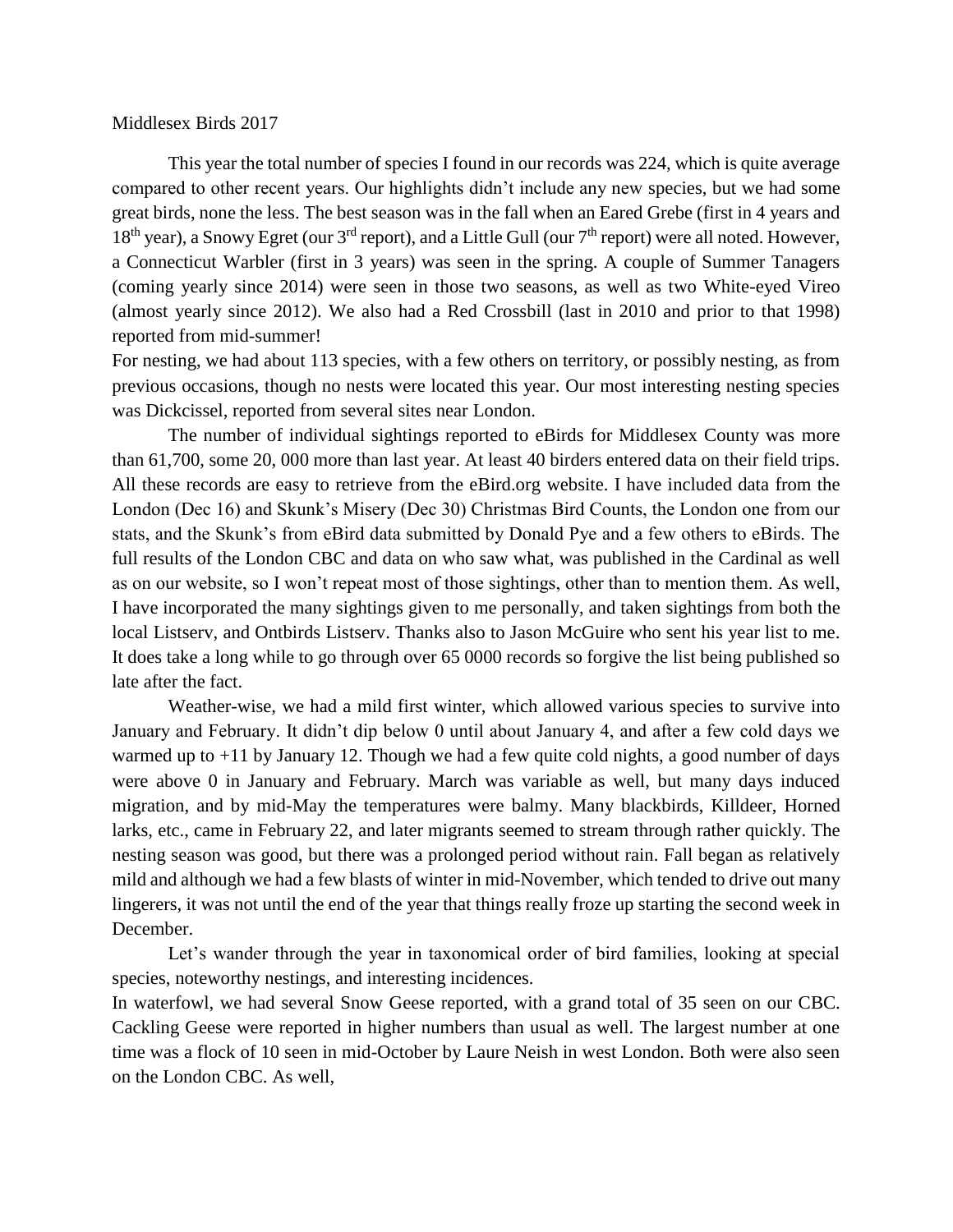Tundra Swans were seen on the London CBC, a flock of 30 were flying over. Most other waterfowl were present in usual numbers during migration and a few more species than usual were seen lingering to the CBC and further until the water froze up by January of 2018. Northern Pintail were seen in the first winter of 2017, and some stayed to be counted on the London CBC. A few Long-tailed Duck were reported this year and only one report of scoters, a White-winged Scoter in February. Open water along the Thames especially at Greenway Park allowed us to view a number these and of other species as well.

We had a good number of Wild Turkeys present and this year we had some other gallinaceous species to add to the list. There were a few reports of pheasant, likely escapes or releases in the County. But at Joany's Woods birders reported Ruffed Grouse so perhaps they survive in the County in this one spot.

This year we didn't have a complete count of Loons passing through, as previously counters spent time looking every morning during migration time in the Spring. Perhaps someone will take on that job. We did have a Common Loon reported in February, but one was released about the time of those sightings, so likely it was that individual. The Great Lakes appeared not to completely freeze up this year, so we didn't have an influx of escaping loons and grebes and other waterfowl that were lingering out there beyond the shore ice. Many grebes were reported, even some in winter periods, but a great find was an Eared Grebe lingering at Strathroy, or perhaps scouting for the future, at Strathroy Sewage Lagoons, first spotted by Diane Hayman on August 22 and seen last on November 5.

In the long-legged creatures, a great bird was located at Glencoe Sewage Lagoons, when Reuven Martin, Todd Hagedorn, and Kathryn Hoo found a Snowy Egret on August  $6<sup>th</sup>$ . What a find for them. Our usual fall Black-crowned Night-Herons showed up in small numbers at Greenway in late July and August.

Raptors were well-represented. There were several sightings of Turkey Vultures in the first winter, but none were reported in December. Only a few reports of Northern Goshawk came in. Two from January and one seen on the London CBC were all that were reported. Golden Eagle continued to be found wintering in south-west Middlesex. Bald Eagles likely had 3 or 4 nests in the immediate area of London. And we had a huge total of 40 reported on the London CBC, many of them seen between Komoka and Delaware. A good number for both species were seen on the Skunk's Misery CBC as well, with 5 golden and 2 baldies. Besides Bald Eagles, Osprey were noted in large numbers. There were no less than 12 nest sites for Osprey this year, tabulated by Ric and Sandy Symmes. Many of them were successful in raising young. I heard that the original nest site near Plover Mills, is still functioning, or one close to it, that nest which Jack Mayos and I repaired in 2002, after their initial first year in 2001, the first nest in this area, and the furthest south in Ontario at that time. As usual, a few nesting Broad-winged Hawks appeared in Skunk's Misery.

It was nice to see that we had a Common Moorhen reported in May of the year; Luis Villamil had one in Westminster Ponds. They have been absent as nesting species since the waters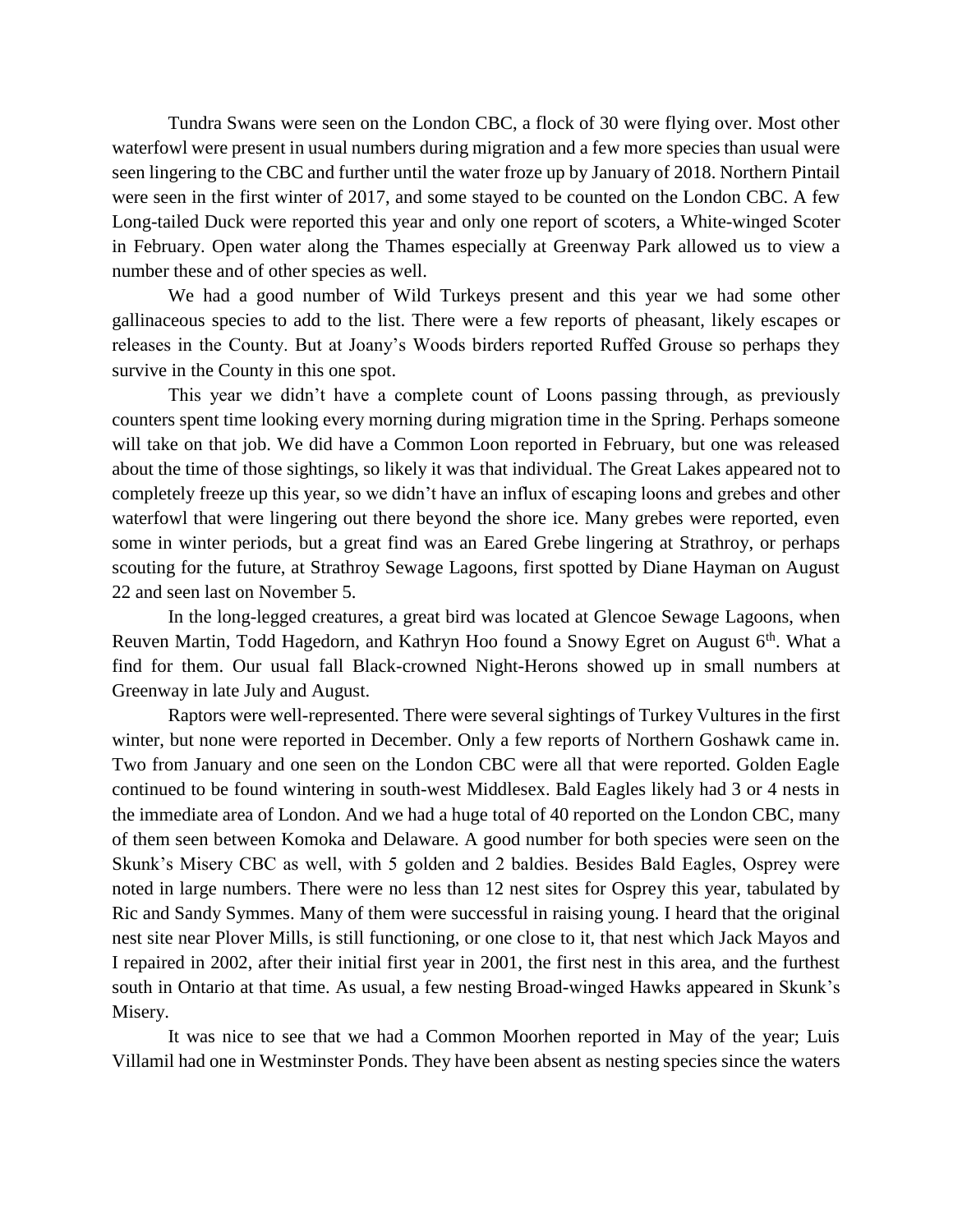at Komoka Park Pond rose several years ago, around 2012, and washed out nesting habitat for them and the American Coot, among other species.

More nesting for Sandhill Cranes were seen, as one pair apparently fledged a youngster, found at the Delaware Sportsman's Ponds. Others likely nested in the County as pairs of cranes were found elsewhere. They possibly started nesting in 2009, as we had reports of them in June, but the first fledged young were reported in 2014.

Shorebirds were well-represented as several locations were found to attract them in migration. London's Dingman Constructed Wetland, Strathroy Sewage Lagoons, and several other spots were helpful in bumping our shorebird numbers. Our first migrants, Woodcock and Killdeer were first reported in the relatively mild end of February, beginning early this year on February 22. You will note on the chart that other early migrants arrived about that time. No particularly rare species were reported, other than a few phalaropes found. Wilson's and Red-necked Phalarope were in the fall, both reported at Strathroy Sewage Lagoons, the latter by Paul Nicholson chronologically first, and the former by Laure Neish at the same location a few days later. One likely species not reported was a Short-billed Dowitcher, so if you have a record, please let me know. Our usual unusual species were noted nesting such as Upland Plover in small numbers, mostly in the grasslands northwest of Strathroy.

Gull species were not reported as populous as some years. No White-winged Gulls appeared on our London CBC, probably due to the use of Saturday as our date. Less activity at the dump means any lingering gulls which have not learned that day to be a lean day for goodies are hard to find out in the nearby fields. However, Iceland and Glaucous and Great Black-backed Gulls were all noted there in January. And one great find was a Little Gull seen at Strathroy Sewage Lagoons, by Laure Neish on November 16. A few Caspian Terns showed up in the fall to be tallied.

We like owls, right. Well we were treated to the usual numbers of Snowy Owls in the traditional places in both winter periods of the year. Birders found up to three at the area along Highway 22 and School Roads, and the same number seem to winter in the Lucan area. One or two others were reported elsewhere, especially one along Carriage Road south of our Club Property. Lucas Foerster found a couple of Long-eared Owls in March of the year, leading me to put a question mark in the breeding column. Others were reported around Nissouri North, (likely wintering there) by Linda McCutcheon. We had some sightings of Short-eared Owls in the fall and winter months of the year, and one was seen at the dump in January.

Nighthawks are usually not represented well, but with the potential for nesting in Arva, and the huge number (50) seen on August 10 by Quinten Wiegersma at Killaly Meadows ESA , we had good numbers. I was able to get some information about the London Swift watch and the high totals are recorded on the table. Interestingly, both spring and fall highs were at the Labatt's Garage/Warehouse.

Our latest Ruby-throated Hummingbird was reported on September 30. Do you have a later sighting for the County?

We had a few Red-headed Woodpeckers reported, even one in the first winter period at Springbank Park. A few nesting areas for that species were also noted. Ian Platt and I found one pair on our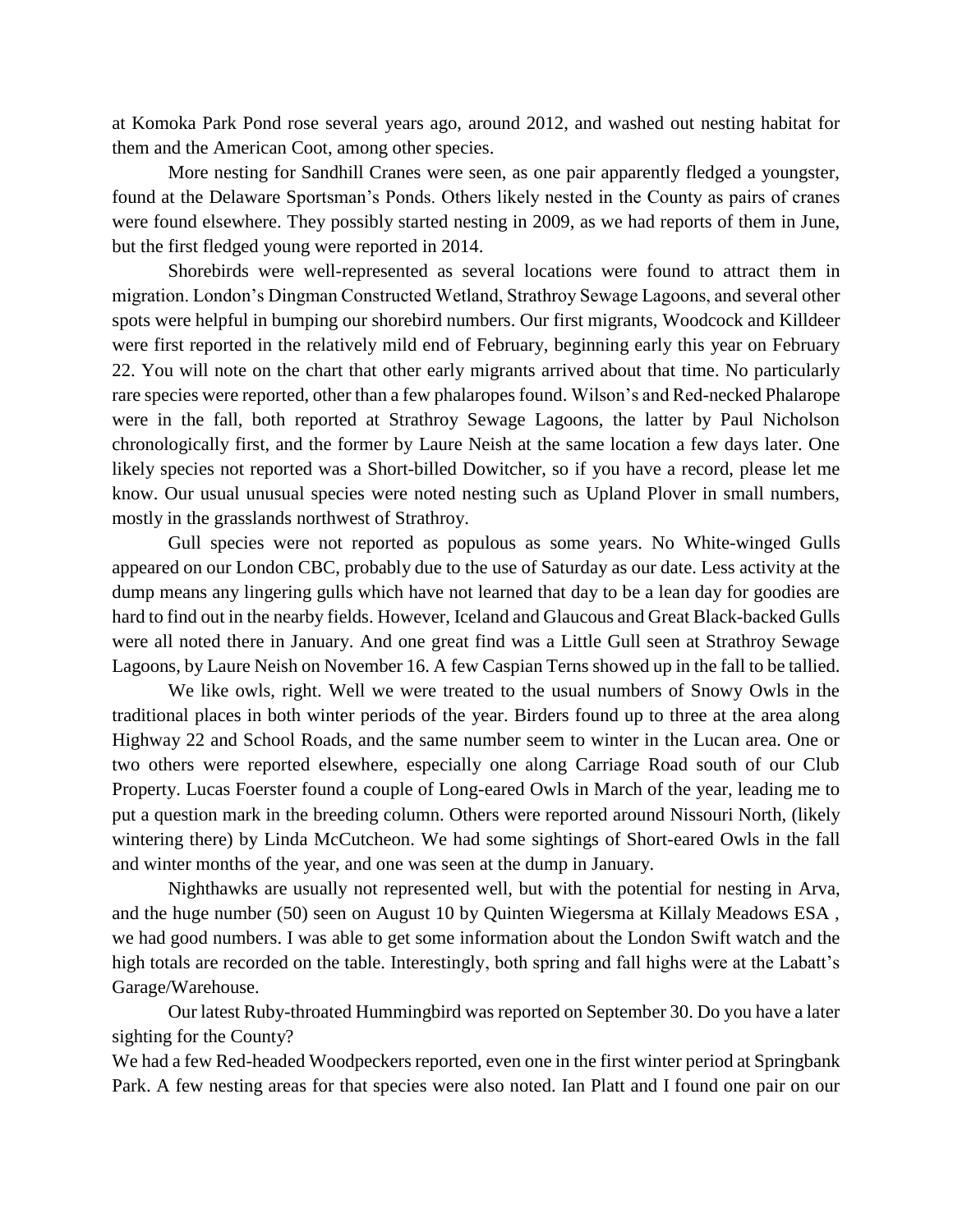Strathroy area Breeding Bird Survey as well. Several sites for Yellow-bellied Sapsucker were also reported, and a couple managed to survive at feeders and elsewhere to be counted for our CBCs. Generally, numbers of woodpeckers appear higher, probably due to the number of dead ash in the area. Record numbers were reported for Red-bellied Woodpecker on the London CBC.

Continuing with raptors, since taxonomically falcons are now placed after woodpeckers, we continue to have three species potentially nesting in Middlesex. Merlins are still reported from South London, but no nest was found that I know of, and Kestrels, while still in low numbers, nest hereabouts. Our local Peregrines are still reported from the downtown area, and some likelihood for nesting is still prevalent, but no young have been spotted in many years.

We had a few reports more than usual of Olive-sided Flycatcher, and ditto for Yellow-bellied. Acadian Flycatcher still is nesting in Skunk's Misery, and likely a few other significant woodlots.

We had a White-eyed Vireo reported from Donald Pye in Skunk's Misery, first on July 16, and while on territory, it is not known if an actual nesting occurred. We also had a late report of one on October 16 by Lucas Foerster, in his own yard in London. And a larger number of Philadelphia Vireos were reported in both migration periods.

Corvids appeared in good numbers as usual, and at the usual time. For most of the winter, the largest roost I know of in Middlesex was about 2500 along Parkhouse Drive south-west of Mt. Brydges.

Tufted Titmice seem to be spreading into new areas. More have been reported and a grand total of 11 were noted on the London CBC, a new high number. At least one pair of Marsh Wren likely nested in Delaware Sportsman's Ponds, and our numbers of Carolina Wren were higher indicating a good winter survival rate.

Thrushes were represented by all the likely ones.

We had good numbers of bluebirds on the London CBC (21, a new high). And we had more reports of Gray-cheeked Thrush in both migrations periods. A large number of American Robins wintered in January, and February, and we had a good number lingering for our London CBC as well. One notable count was made by Ian Platt at his place in north London, when over 250 were seen heading into a roost spot, on January 24.

While we had a couple of reports of Northern Mockingbird this year, there doesn't seem to be any suggestion that they are doing better in the area, as we noted with other species gradually moving in from southern areas, such as the titmice and Carolina Wren.

Just a note about Starlings. The high count seemed to be about 4200 at the Westminster Dump, reported from February 1, by Lucas Foerster.

American Pipits were seen in both migration periods this year, but as usual in low numbers.

Lapland Longspurs and buntings were seen in both winter periods, with the highest numbers of in mid March. The Snow Buntings, as usual peaked in late November and early December.

We had 28 species of warbler reported this year. Our best was perhaps the Connecticut Warbler seen by Cathy Quinlan in Joany's Woods on May 23. We had some high one-day totals reported in the spring, as many birders loved getting out and looking for new arrivals. Generally,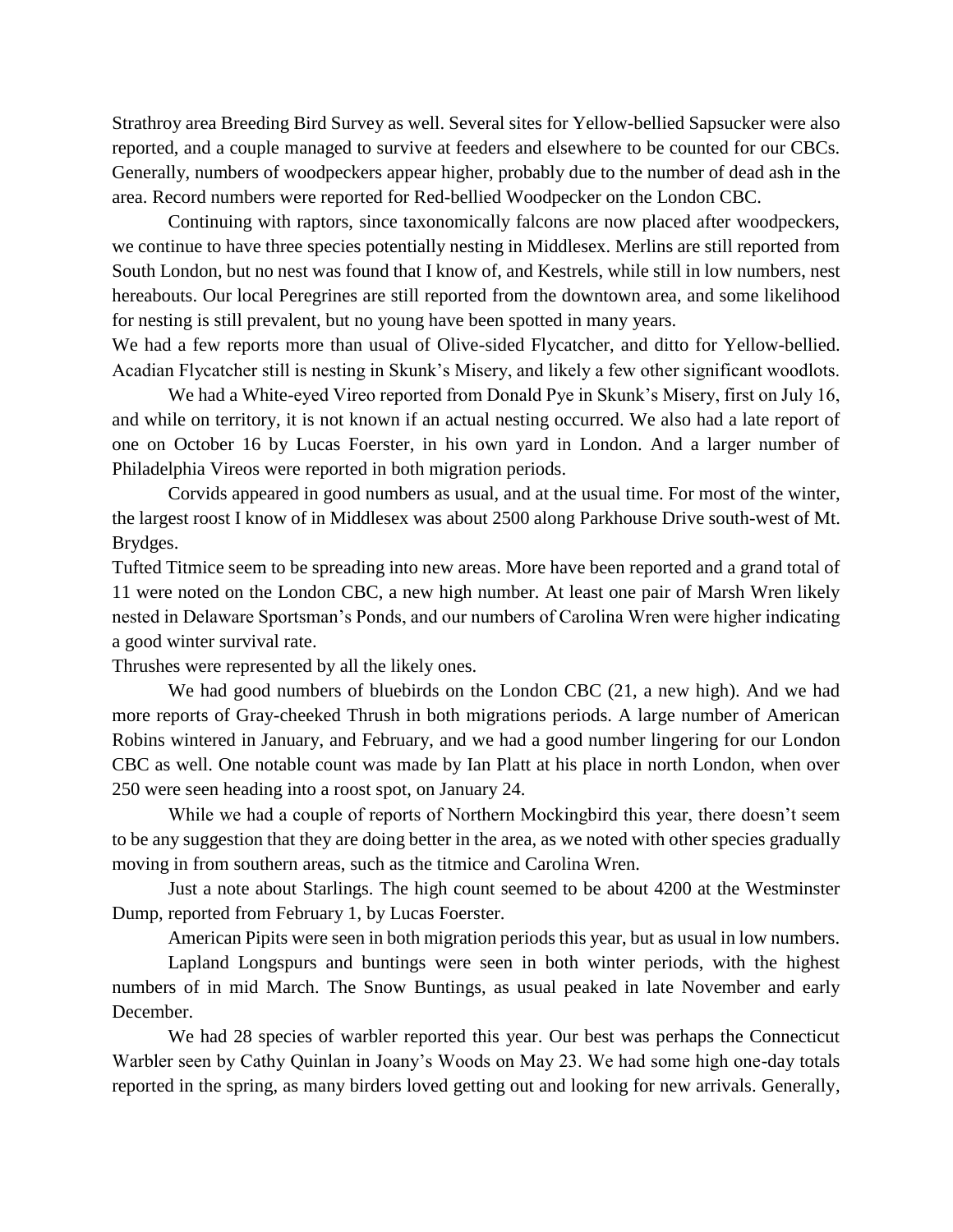warblers did arrive somewhat early due to the good weather. There were at least 8 warbler species nesting, and the potential of two or three others. Magnolia Warbler was noted in Skunk's Misery in June, as was Black-throated Green. While they could have been late migrants, as some warblers are, they have been found nesting there before. The number of Chestnut-sided and Hooded Warbler nesting at Skunk's Misery continues to be good, with at least 9 of the former and at least 10 of the latter, having singing males on territory. Also noted were one Mourning Warbler from there, and one from Joany's Woods. I think there were fewer Cerulean Warblers nesting in Skunks, as I have only about 3 being reported on territory. Let's hope that there is not a decline in that species.

Although the Grasshopper Sparrow continues to nest in Middlesex, the numbers of them seem to be continuing the steady decline, due to habitat loss but also human disturbance in their preferred nesting areas. Clay-colored Sparrow nesting continues at a few sites and I know of 3 locations now. It is certainly possible that a White-throated Sparrow nested at the Sifton Bog, as one was seen there well into June. This location has had them nesting in the past, but not recently.

We had two reports of Summer Tanager in the County this year. One was found in the spring by John Luke Wheatley in Cavendish Woods in London. Then in the fall, Laure Neish reported one at a friend's place for a while in November, which didn't stay until the CBC, oh well, better for the bird.

It was an exciting time during nesting period, with about 7 sites for Dickcissel in the area near London. I think the first reported one was from June 12, north of London, by Cathy Quinlan. Soon after that there were several reports from near there, and south of London. They have been found more recently, almost yearly with another good insurgency in 2012. Another note in blackbird types, a few Eastern Meadowlark were noted in the winter months of January and February, one seen at a feeder.

I will end with winter finches of course. What a relatively poor number of them arrived in the fall and winter periods. We had a few wintering Purple Finches, and a few seen on migration. A few Pine Siskins were also reported, but only one Redpoll in each winter was recorded. Amazingly, a Red Crossbill was reported by Laure Neish in August, in Komoka PP. She heard it only, but she has very good experience with their calls and had recently heard them in Tobermory, where they had been reported by others and they likely could breed. I don't know what happened to cause that strange occurrence, so far out of season, but they are known as wanderers and there were several other southern Ontario sightings reported not too far away, at about the same date. Besides Tobermory, sightings were also near Uxbridge, Peterborough and Cobourg.

That is it for the annual Middlesex County Bird Report for 2017. The chart is a working copy, as there may be some of you out there whom have other records that I was not privy to. Please send me corrections and additions as soon as you can.

I have kept these summaries since 1983, and have a table which has all those years, and have added back to 1967, the last year an annotated list of Middlesex Birds were tabulated and published, using the pre-67 data.

If you need to figure out the status of the Birds of Middlesex, or their arrival dates, etc, please let me know.